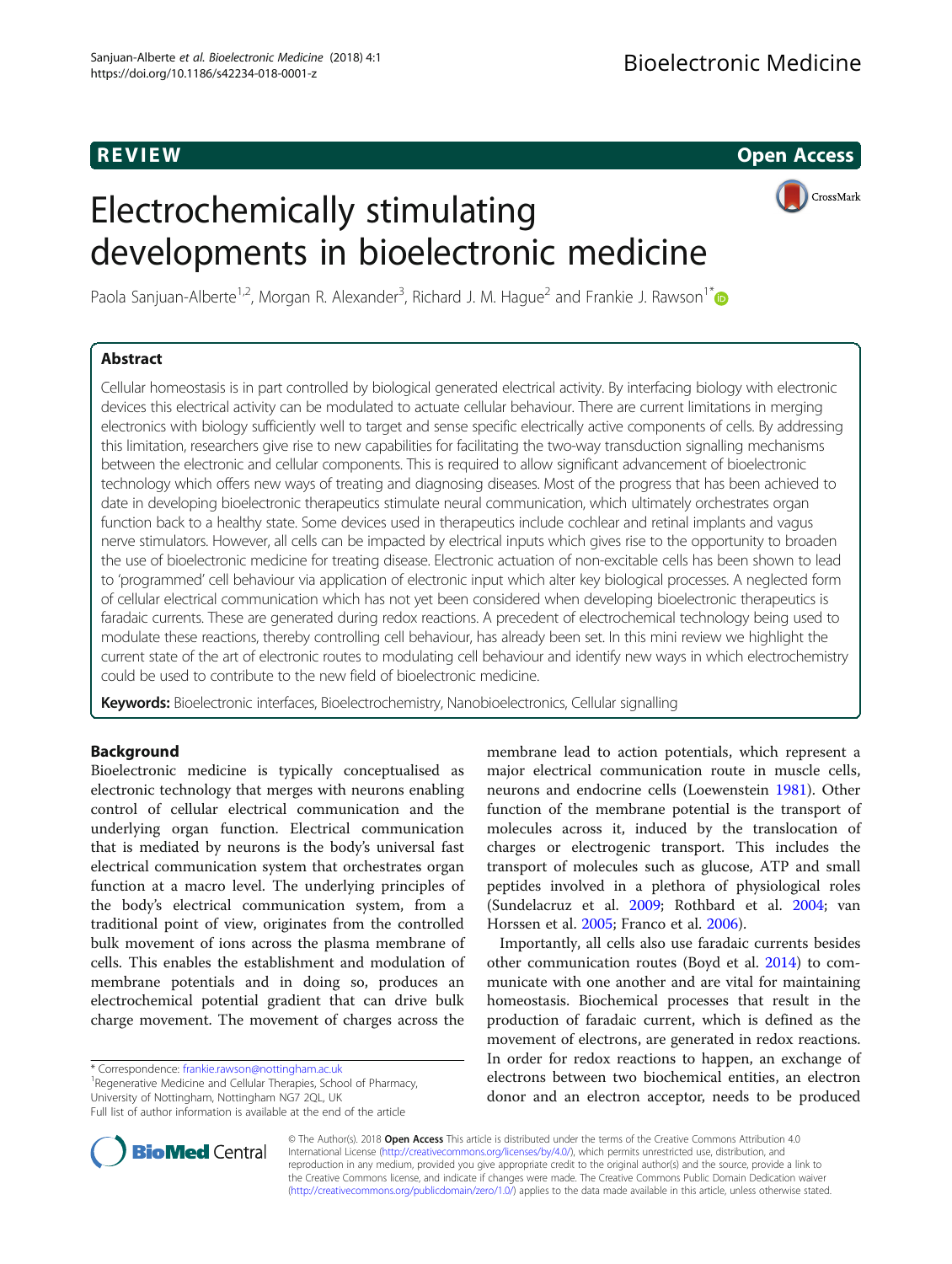(Fig. 1). Faradaic currents are reliant on naturally occurring biological electrochemical mediators, which are defined as molecules that readily accept or donate an electron(s), and some of the most well known and some of the most abundant are NADH, NADPH, GSH, Ascorbic acid and ubiquinone. Additionally, biomacromolecules such as enzymes (for example oxido-reductase) can also act as electron shuttles. Examples of faradaic signalling include the generation of oxidant sources within the mitochondrial respiratory chain in response to bacterial infection or inflammation (Holmstrom and Finkel [2014](#page-5-0)). Moreover, all cells use membrane electron transport systems to shuttle electrons across membranes for a wide range of purposes. The electron transport via membrane bound systems have been implicated in cell signalling, nutrient metabolism, cell redox maintenance and can play an important role in disease such as cancer. Opportunities arise when we substitute a biological electrochemical mediator, involved in generating electrical faradaic current, with electrodes. This yields the ability to control redox events when interfacing cells with electronics by modulating the electron flow in a specific biochemical event via applied electrical potential stimulus, as a result leading to modulation of the underlying biochemistry.

Despite their extensive use in cellular sensing, faradaic processes have been largely neglected when considering the state of play and design of bioelectronic methods now used for disease intervention. This largely unexplored view of cellular electrical communication, from the perspective of developing new bioelectronic devices, offers new opportunities in modulating cell state and therefore underlying cells, tissues and organ function. The aim of this mini-review is to place into context how this faradaic form of cellular electrical communication could be used to develop bioelectronic medicines. In addition, this review aims to detail the early examples of such technology that can interface with cells to both sense and modulate cell behaviour.

## Development of bioelectronic therapies

The concept of bioelectronic medicine consists of merging biological systems with electronic devices, allowing for the modulation of underlying cellular, tissue and ultimately organ function by regulating bio-electrical communication via electrical input from the electronic device. In order to achieve efficient communication between biological and electronic systems, transduction of signals at the cellular-electronic interface must be achieved (Carrad et al. [2016\)](#page-5-0). This requirement presents a key challenge in developing bioelectronics and is currently being explored to advance the progression of bioelectronic devices with therapeutic interest (Zhang and Lieber [2016\)](#page-6-0). An obstacle to this is that the building blocks of cellular structures differ from those that can be found when constructing electronics, meaning that the seamless integration of electronics with biology is not yet possible. In addition, the plasticity of young nervous systems and tissues present a key obstacle as implantable electronics cannot adapt and therefore need regularly servicing. Advancement in manufacturing technology will aid in yielding a solution to this problem of overcoming biological plasticity. For example, additive manufacturing techniques are particularly appealing for the production of novel three-dimensional bioelectronic tools, allowing a synergistic integration of electronic components with the biological building blocks (Kong et al. [2016\)](#page-5-0). This is due to their capability of combining conductive materials and living cells in unique architectures, resulting in functional devices (Ladd et al. [2013](#page-5-0); Mannoor et al. [2013](#page-5-0)). Therefore, there are technical challenges in the field which require solutions from a combination of experts which include physicists, chemists, engineers and biologists.

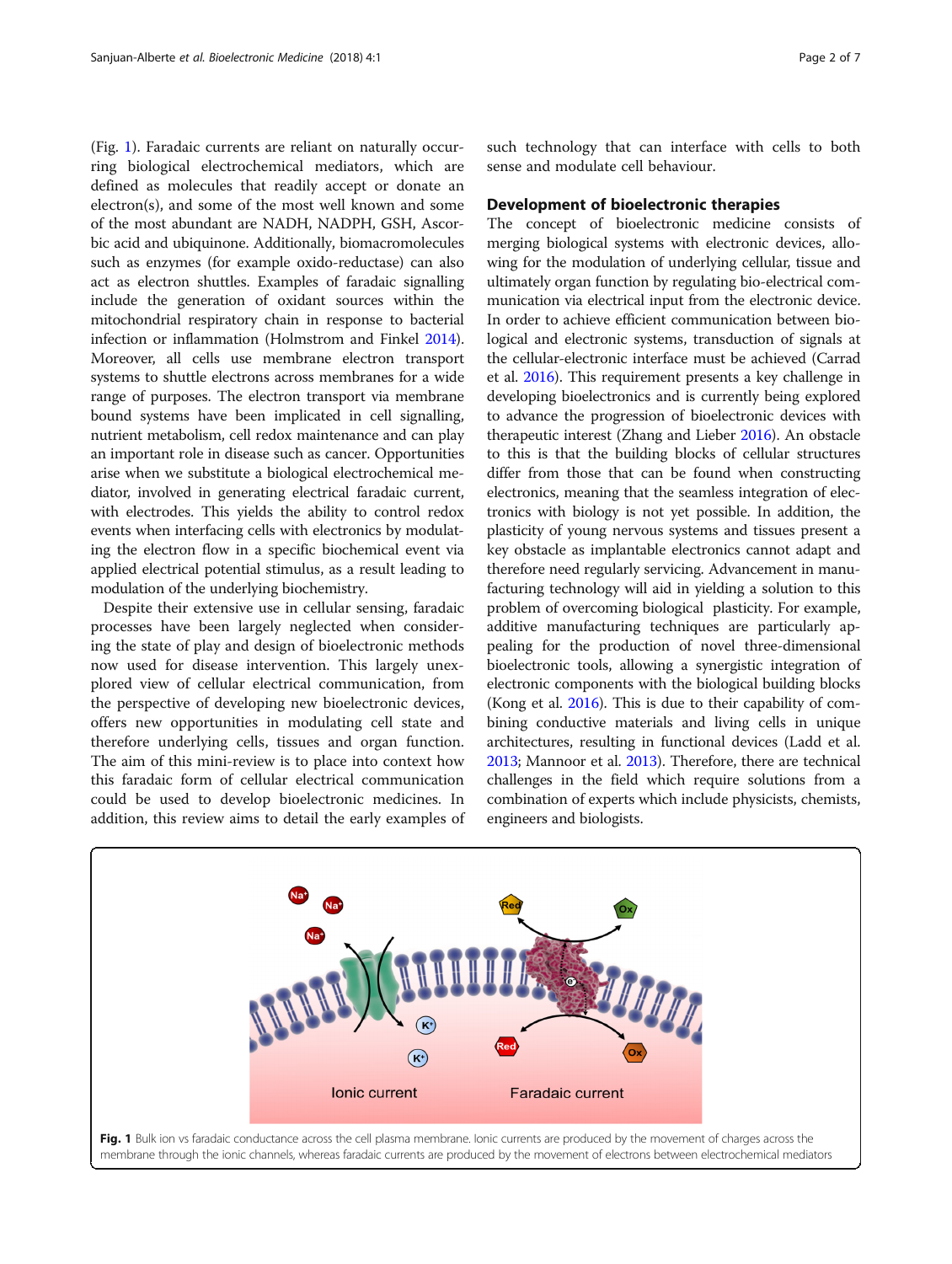However, significant progress has been made with several electronic devices successfully introduced as therapeutics aimed at palliating disabilities, and consequently become good examples of an effective transduction of signals. Examples include known cochlear or retinal implants where sound and light, respectively, are converted into electrical signals that can be transmitted to the nervous system and interpreted by the patient's brain (Heiduschka and Thanos [1998;](#page-5-0) Humayun et al. [2016](#page-5-0)).

Stimulation of nerve fibres based on direct vagus nerve stimulation is also gaining interest as a treatment of rheumatoid arthritis and metabolic syndrome (Pavlov and Tracey [2012](#page-5-0); Koopman et al. [2016;](#page-5-0) Famm et al. [2013](#page-5-0)) (Fig. 2). This therapeutic strategy demonstrates the influence of the nervous system over the different biological functions and disease states. Further investigation in this subject can possibly help in decoding the neural circuits and informing how nerve stimulation correlates to the homeostatic state of an organism, leading to new means of treating and diagnosing disease. However, to achieve this a higher resolution in terms of electrical targeting of specific cells and tissues is needed. Similar devices based on the depolarisation of the sinus node to induce action potentials can be found for excitation of cardiac cells in the therapy of heart failure and atrial fibrillation (Dobrzynski et al. [2007](#page-5-0)).

Currently electrical stimulation with these devices is unable to target cells individually, and lack high resolution in terms of targeting, inducing the excitation of the whole tissue. Due to the highly compact state of the nervous and cardiac systems, indiscriminate stimulation can lead to



undesirable effects or mire the clinical outcomes. Application of inputs on specific cells would be beneficial to achieve a fine degree of regulation. Advances in nanotechnology have contributed to the development of structures such as nano-field effect transistors (nano-FETs) or nanowires (NWs) capable of stimulate and record signals from individual cells, increasing the prospects of targeting intracellular components (Xie et al. [2015;](#page-6-0) Gao et al. [2012](#page-5-0)). It is therefore envisaged that future advancements in this technology will aid in the development of bioelectronic therapeutics aimed at increasing the selectivity and specificity of cellular control.

## Reaching non-excitable cells

Cells that are unable to propagate action potentials, known as non-excitable cells, also possess electrical properties and endogenous electric fields to direct growth or healing (Levin [2014\)](#page-5-0). Interfacing these cells with electronic devices gives rise to new opportunities that should allow for the control of cellular function. This natural bioelectric behaviour can be organised and stimulated by applying electric currents that control the polarisation of the membrane potential. This induced transmembrane potential can regulate the passage of molecules and ions across it by, for instance, controlling  $Ca^{2+}$  and epidermal growth factor receptor (EGFR) channels (Li et al. [2017](#page-5-0)). Defective ion and molecular transport have implications on diverse diseases such as cancer or pulmonary oedema (Prevarskaya et al. [2010;](#page-5-0) Hollenhorst et al. [2011](#page-5-0)). Therefore, achieving good degree of control of transport across the cellular membrane could have great repercussions in the treatment of these diseases. Application of exogenous electric fields has been demonstrated to be effective in both single cells and tissues, triggering a wide range of biological actions (Chang and Minc [2014\)](#page-5-0) (Fig. [3](#page-3-0)).

Due to the high resistance of the cellular membrane to current flow, ionic currents induced by artificial external electric fields are forced to surround the cells, imposing a potential gradient across the membrane surface. This potential gradient induces changes in function and/or orientation of membrane proteins and opening of ionic channels, leading to stimulation of intracellular signalling pathways (Yao and Li [2016\)](#page-6-0). The signalling cascade alters expression of genes which code for proteins involved in several biological functions including cell division, migration, proliferation and embryogenesis.

The gap junctions between cells, which are channels connecting cellular cytoplasms, also have an important role when applying electric fields in order to generate a response at a tissue level. This slow communication route can amplify the intracellular signalling cascade produced in response to the changes in the potential (Levin [2014](#page-5-0)). Signals propagate through the tissue, triggering a coordinated cellular response to, for example, wound healing or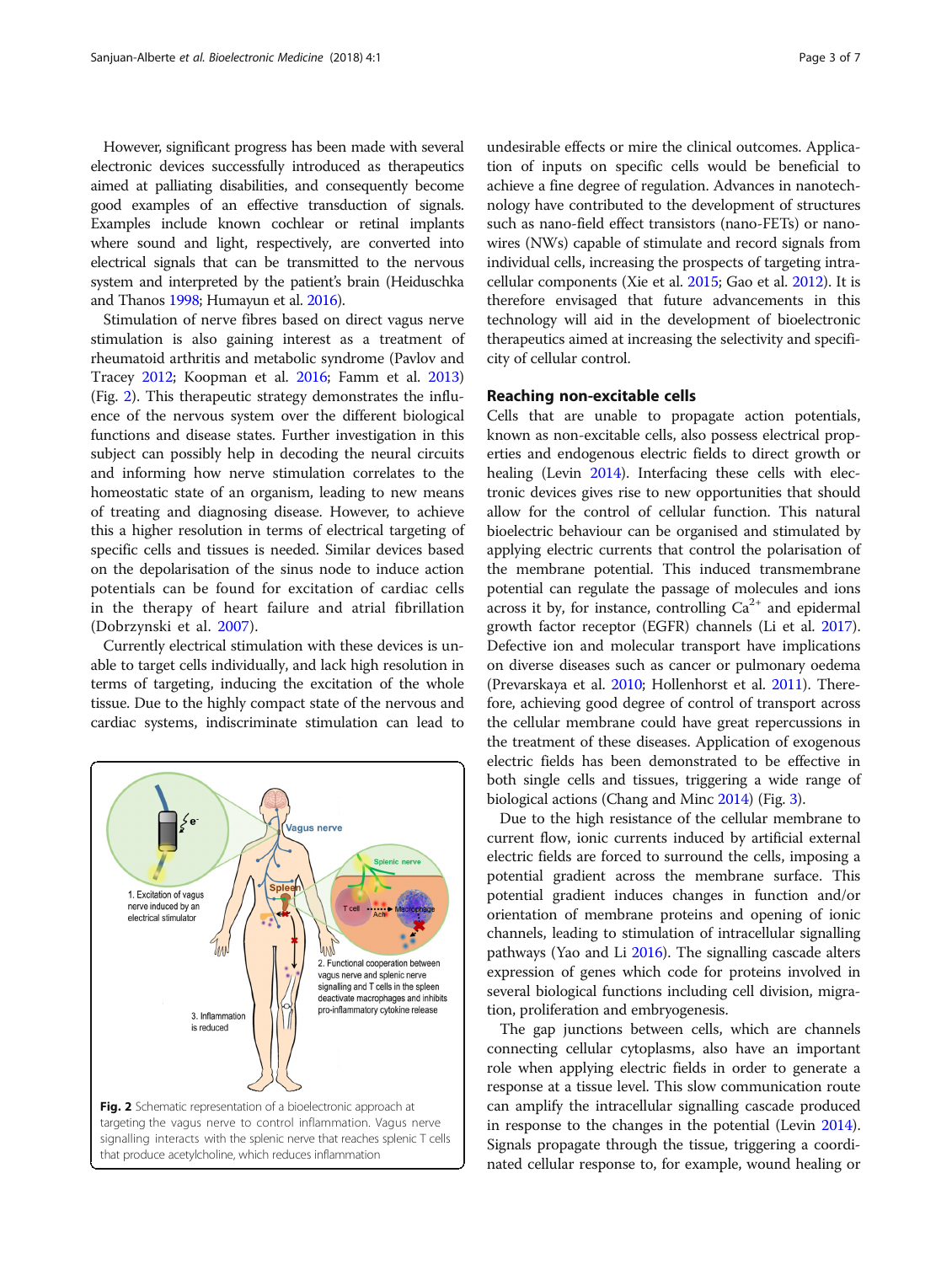<span id="page-3-0"></span>

tissue regeneration. This approach has been introduced in the therapy of bone fracture healing and osteoarthritis, stimulating the chondrocyte and osteoblast regeneration. As a result, osteogenesis and increases in bone mineral density was observed (Maziarz et al. [2016](#page-5-0)).

Cancer therapy can also be benefited from the use of electric fields. There have been many studies reporting the differences in resting membrane potentials between tumour and non-tumour cells. Generally, it can be established that cells with a high proliferative activity such as embryonic, stem and metastatic cells possess a depolarised membrane (Binggeli and Weinstein [1986](#page-5-0)). Metastatic phenotypes can be induced in healthy cells by depolarisation of their membrane and conversely, the activity in a metastatic cell induced by oncogenes can be supressed by preventing its depolarisation (Levin [2014](#page-5-0)).

Additional research in this area will allow a deeper understanding of the precise mechanisms involved, which may make it possible to program cellular activity via the use of electric fields. Importantly this broadens the prospective applications of bioelectronic medicine beyond neural control.

## Improving electronic targeting: an electrochemical approach

In order to create bioelectronic tools with such capabilities in cell programming, further specificity on the cellular outputs is desirable. Biomolecular entities, including redox biomolecules, are known to be highly specific as they represent a transfer system of biological information. Therefore, controlling faradaic currents involved in cellular redox reactions offers opportunities for the electrochemical mediated induced control of cells, tissues and organ function.

The faradaic processes can be hijacked by modulation of polarity or by using electrochemically active molecules. Electronic inputs are transduced into redox active mediators that ultimately activate a biological mechanism (Fig. [4](#page-4-0)). Biological responses often correlates with the magnitude, frequency, and/or type of electronic input applied (Gordonov et al. [2014\)](#page-5-0), indicating that a fine degree of control can be achieved. For this reason, the authors believe that bioelectrochemical devices with ability to control cell function and disease state can be included in the field of bioelectronic medicine (Rawson [2015\)](#page-5-0).

Formation of effective interfaces between electrodes and cells is possible by engineering the electrode surface at the nanoscale. This gives rise to potential for sensing and controlling faradic processes and has been reviewed recently (Du et al. [2013](#page-5-0); Ajo-Franklin and Noy [2015](#page-5-0)). In general, approaches to electrically 'wire' cell redox components rely on electrode modification with conducting polymers (Saboe et al. [2016\)](#page-5-0), nanowires based on carbon nanofibers (Rawson et al. [2016](#page-5-0)), carbon nanotubes (Rawson et al. [2012;](#page-5-0) Gooding et al. [2003\)](#page-5-0) and electrocatalysts (Rawson et al. [2015](#page-5-0)). This wiring can also be achieved via modification of electrode surfaces with chemical entities that bond to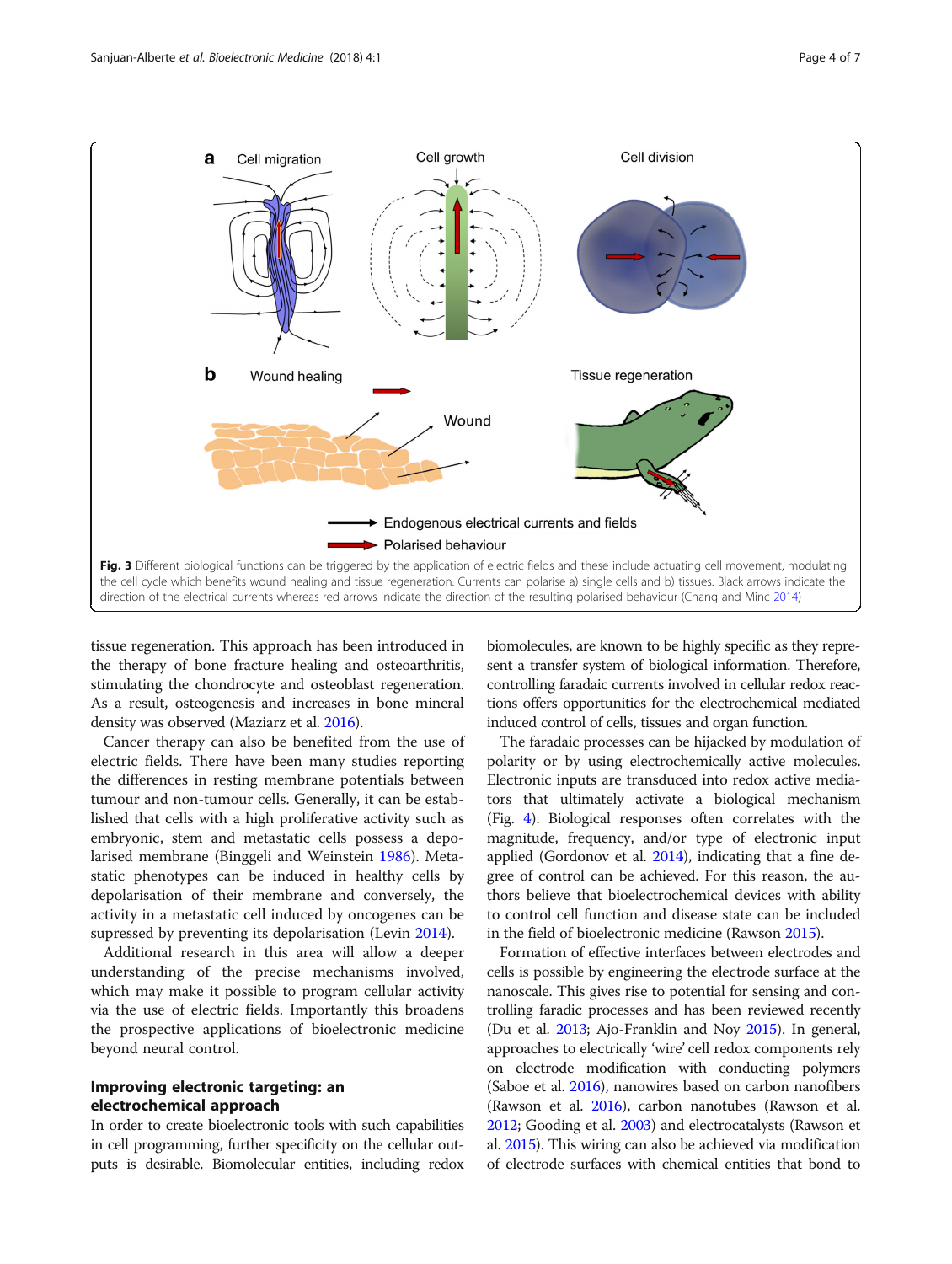<span id="page-4-0"></span>

the saccharide groups of the eukaryotic cells that facilitate electron transfer (Stephenson-Brown et al. [2015\)](#page-6-0). In addition, structures integrated with biological components such as enzymes, lipid bilayers or antibodies are used to transduce ions into electrical currents and vice-versa for recording and stimulation of biological reactions in both intracellular and extracellular environments (Strakosas et al. [2017](#page-6-0)). For instance, electrodes can be conjugated with neurotransmitters to induce neural excitability (Simon et al. [2009](#page-5-0)) or regulate pH using protonic devices to control enzymatic function, and acid sensitive ion channels (Strakosas et al. [2017](#page-6-0)).

## Future opportunities in directing cell behaviour electrochemically

Reactive oxygen species (ROS) may be used to direct cell function. ROS are involved in signalling pathways that take part in several biological events associated to bacterial infection and cancer. The production of ROS can be controlled by electrochemical generation (Rawson et al. [2015\)](#page-5-0). Gene transcription can be induced in response to oxidative stress, inducing cell motility or cell-to-cell communication (Tschirhart et al. [2017](#page-6-0)). Therefore, electrochemical control of ROS generation may prove fruitful for directing cell behaviour.

Further development of bioelectrochemical devices may have great implications in future cancer therapy by individually controlling plasma membrane electron transport systems (tPMETs). The system of tPMET ferrireductase is upregulated and it is thought to enable faster rates of metabolism in cancer cells (Rawson [2015](#page-5-0)). Therefore, electrochemical tools with capacity to control

such systems may regulate metabolism and cellular development.

## Conclusions

Bioelectronic medicine is a growing field where major advancement in treatment and diagnosing of diseases are being achieved. Therapies based on neural stimulation and application of electric fields are currently used to improve patient's quality of life, but additional control of the effects is still required.

The main challenges include creation of effective biological-electrical interfaces and transduction of signals. In order to modulate the electron transfer events, an intimate contact of the electronic component with the active sites is required. Therefore, technological advancements in the interfacing of electronics with such active sites are necessary to fully integrate biological systems and electronic devices.

Further specificity can also be achieved by controlling redox biomolecules and the biological output with great precision, adding new proportions to the bioelectronic medicine field. However, bioelectrochemical therapies still require a multidisciplinary approach to produce less invasive techniques, e.g. using wireless systems. In order to achieve this, development of nanotechnology, materials and new methodologies will greatly contribute to this field offering new therapeutic tools.

A more thorough understanding and controlled targeted stimulation of vagus nerve, in addition to ROS production could be used to control of inflammatory mediators that take part in diseases such as artherosclerosis, pulmonary fibrosis, Parkinson's disease and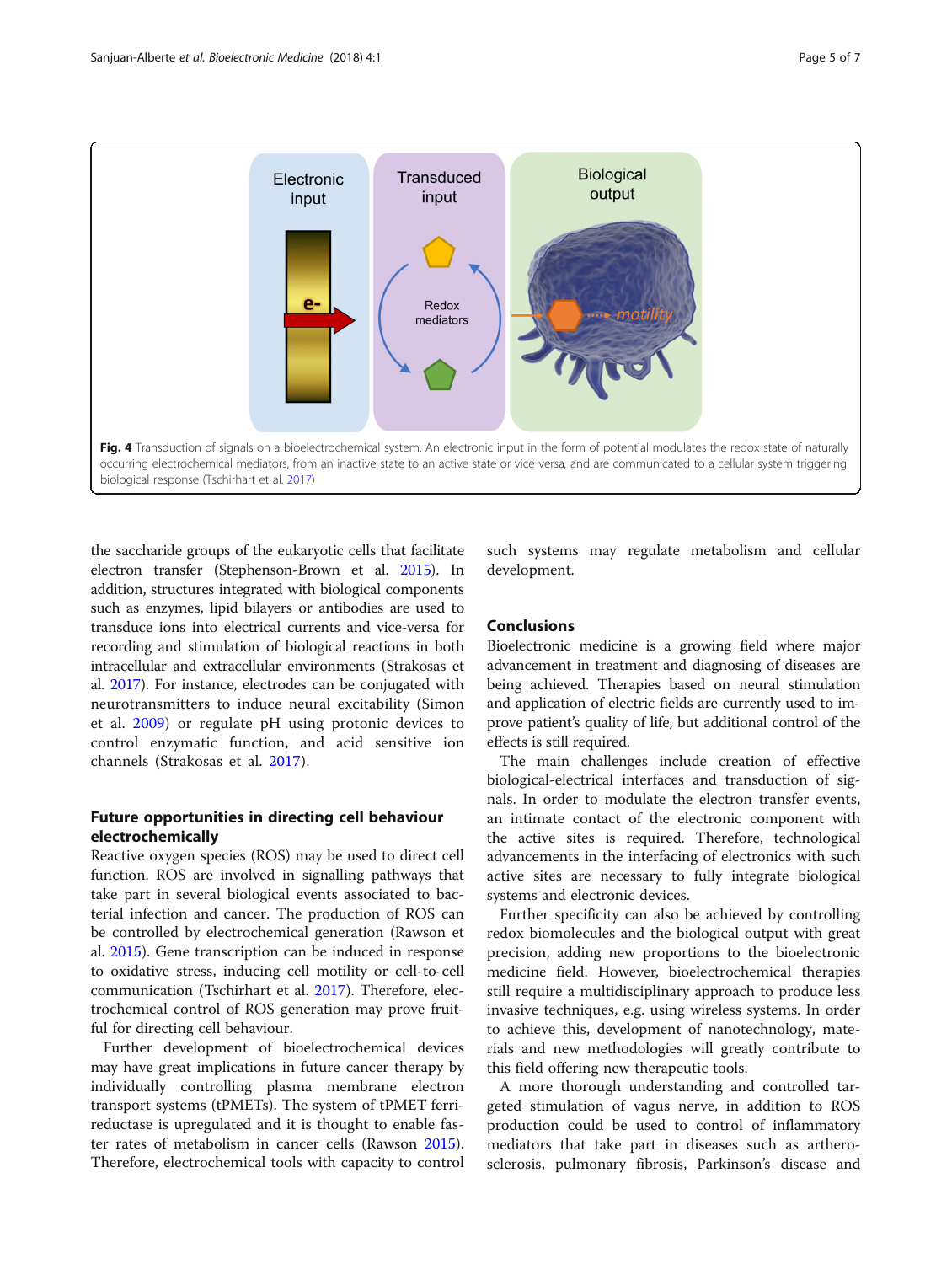<span id="page-5-0"></span>Alzheimer's disease. Cancer therapy can also be impacted by development of bioelectrochemical systems to direct tPMET activity, regulating cellular behaviour.

It can thus be concluded that this field has many open paths and offers many exciting approaches and research opportunities that will contribute to create great impact over the future medicine and pharmacology.

#### Acknowledgements

The University of Nottingham is thanked for funding Dr. Rawson's Nottingham Research Fellowship.

#### Funding

This work was supported by the Engineering and Physical Sciences Research Council (EP/K005138/1).

#### Availability or data and materials

Data sharing is not applicable to this article as no datasets were generated or analysed during the current study.

#### Authors' contributions

PSA and FJR wrote the manuscript. All authors read, commented and approved the final manuscript.

#### Authors' information

Not applicable.

Ethics approval and consent to participate Not applicable

### Consent for publication

Not applicable.

#### Competing interests

The authors declare that they have no competing interests.

## Publisher's Note

Springer Nature remains neutral with regard to jurisdictional claims in published maps and institutional affiliations.

#### Author details

<sup>1</sup> Regenerative Medicine and Cellular Therapies, School of Pharmacy, University of Nottingham, Nottingham NG7 2QL, UK. <sup>2</sup>Centre for Additive Manufacturing, School of Engineering, University of Nottingham, Nottingham NG7 2QL, UK.<sup>3</sup> Advanced Materials and Healthcare Technologies, School of Pharmacy, University of Nottingham, Nottingham NG7 2QL, UK.

#### Received: 8 January 2018 Accepted: 13 February 2018 Published online: 15 March 2018

#### References

- Ajo-Franklin CM, Noy A. Crossing over: nanostructures that move electrons and ions across cellular membranes. Adv Mater. 2015;27(38):5797–804.
- Binggeli R, Weinstein RC. Membrane potentials and sodium channels: hypotheses for growth regulation and cancer formation based on changes in sodium channels and gap junctions. J Theor Biol. 1986;123(4):377–401.
- Boyd AW, Bartlett PF, Lackmann M. Therapeutic targeting of EPH receptors and their ligands. Nat Rev Drug Discov. 2014;13(1):39.
- Carrad DJ, Mostert AB, Ullah AR, Burke AM, Joyce HJ, Tan HH, Jagadish C, Krogstrup P, Nygård J, Meredith P. Hybrid nanowire ion-to-electron transducers for integrated bioelectronic circuitry. Nano Lett. 2016; 17(2):827-33.
- Chang F, Minc N. Electrochemical control of cell and tissue polarity. Annu Rev Cell Dev Biol. 2014;30:317–36.
- Dobrzynski H, Boyett MR, Anderson RH. New insights into pacemaker activity. Circulation. 2007;115(14):1921–32.
- Du J, Catania C, Bazan GC. Modification of abiotic–biotic interfaces with small molecules and nanomaterials for improved bioelectronics. Chem Mater. 2013;26(1):686–97.
- Famm K, Litt B, Tracey KJ, Boyden ES, Slaoui M. Drug discovery: a jump-start for electroceuticals. Nature. 2013;496(7444):159–61.
- Franco R, Bortner CD, Cidlowski JA. Potential roles of electrogenic ion transport and plasma membrane depolarization in apoptosis. J Membr Biol. 2006; 209(1):43–58.
- Gao R, Strehle S, Tian B, Cohen-Karni T, Xie P, Duan X, Qing Q, Lieber CM. Outside looking in: nanotube transistor intracellular sensors. Nano Lett. 2012;12(6): 3329–33.
- Gooding JJ, Wibowo R, Liu J, Yang W, Losic D, Orbons S, Mearns FJ, Shapter JG, Hibbert DB. Protein electrochemistry using aligned carbon nanotube arrays. J Am Chem Soc. 2003;125(30):9006–7.
- Gordonov T, Kim E, Cheng Y, Ben-Yoav H, Ghodssi R, Rubloff G, Yin JJ, Payne GF, Bentley WE. Electronic modulation of biochemical signal generation. Nat Nanotechnol. 2014;9(8):605–10.
- Heiduschka P, Thanos S. Implantable bioelectronic interfaces for lost nerve functions. Prog Neurobiol. 1998;55(5):433–61.
- Hollenhorst MI, Richter K, Fronius M. Ion transport by pulmonary epithelia. J Biomed Biotechnol. 2011;2011:174306.
- Holmstrom KM, Finkel T. Cellular mechanisms and physiological consequences of redox-dependent signalling. Nat Rev Mol Cell Biol. 2014;15(6):411–21.
- Humayun MS, de Juan E Jr, Dagnelie G. The bionic eye: a quarter century of retinal prosthesis research and development. Ophthalmology. 2016;123(10S): S89–97.
- Kong YL, Gupta MK, Johnson BN, McAlpine MC. 3D printed bionic Nanodevices. Nano Today. 2016;11(3):330–50.
- Koopman FA, Chavan SS, Miljko S, Grazio S, Sokolovic S, Schuurman PR, Mehta AD, Levine YA, Faltys M, Zitnik RJ. Vagus nerve stimulation inhibits cytokine production and attenuates disease severity in rheumatoid arthritis. Proc Natl Acad Sci. 2016;113(29):8284–9.
- Ladd C, So J, Muth J, Dickey MD. 3D printing of free standing liquid metal microstructures. Adv Mater. 2013;25(36):5081–5.
- Levin M. Molecular bioelectricity: how endogenous voltage potentials control cell behavior and instruct pattern regulation in vivo. Mol Biol Cell. 2014;25(24): 3835–50.
- Li Y, Xu T, Chen X, Lin S, Cho M, Sun D, Yang M. Effects of direct current electric fields on lung cancer cell electrotaxis in a PMMA-based microfluidic device. Anal Bioanal Chem. 2017;409(8):2163–78.
- Loewenstein WR. Junctional intercellular communication: the cell-to-cell membrane channel. Physiol Rev. 1981;61(4):829–913.
- Mannoor MS, Jiang Z, James T, Kong YL, Malatesta KA, Soboyejo WO, Verma N, Gracias DH, McAlpine MC. 3D printed bionic ears. Nano Lett. 2013;13(6):2634–9.
- Maziarz A, Kocan B, Bester M, Budzik S, Cholewa M, Ochiya T, Banas A. How electromagnetic fields can influence adult stem cells: positive and negative impacts. Stem Cell Res Ther. 2016;7(1):54.

Pavlov VA, Tracey KJ. The vagus nerve and the inflammatory reflex–linking immunity and metabolism. Nat Rev Endocrinol. 2012;8(12):743–54.

- Prevarskaya N, Skryma R, Shuba Y. Ion channels and the hallmarks of cancer. Trends Mol Med. 2010;16(3):107–21.
- Rawson FJ. New dimensions in controlling cellular function with electroceutics. Ther Deliv. 2015;6(1):5–8.
- Rawson FJ, Cole MT, Hicks JM, Aylott JW, Milne WI, Collins CM, Jackson SK, Silman NJ, Mendes PM. Electrochemical communication with the inside of cells using micro-patterned vertical carbon nanofibre electrodes. Sci Rep. 2016;6:37672.
- Rawson FJ, Hicks J, Dodd N, Abate W, Garrett DJ, Yip N, Fejer G, Downard AJ, Baronian KHR, Jackson SK. Fast, ultrasensitive detection of reactive oxygen species using a carbon nanotube based-electrocatalytic intracellular sensor. ACS Appl Mater Inter. 2015;7(42):23527–37.
- Rawson FJ, Yeung CL, Jackson SK, Mendes PM. Tailoring 3D single-walled carbon nanotubes anchored to indium tin oxide for natural cellular uptake and intracellular sensing. Nano Lett. 2012;13(1):1–8.
- Rothbard JB, Jessop TC, Lewis RS, Murray BA, Wender PA. Role of membrane potential and hydrogen bonding in the mechanism of translocation of guanidinium-rich peptides into cells. J Am Chem Soc. 2004;126(31):9506–7.
- Saboe PO, Conte E, Chan S, Feroz H, Ferlez B, Farell M, Poyton MF, Sines IT, Yan H, Bazan GC. Biomimetic wiring and stabilization of photosynthetic membrane proteins with block copolymer interfaces. J Mater Chem A. 2016; 4(40):15457–63.
- Simon DT, Kurup S, Larsson KC, Hori R, Tybrandt K, Goiny M, Jager EW, Berggren M, Canlon B, Richter-Dahlfors A. Organic electronics for precise delivery of neurotransmitters to modulate mammalian sensory function. Nat Mater. 2009;8(9):742–6.